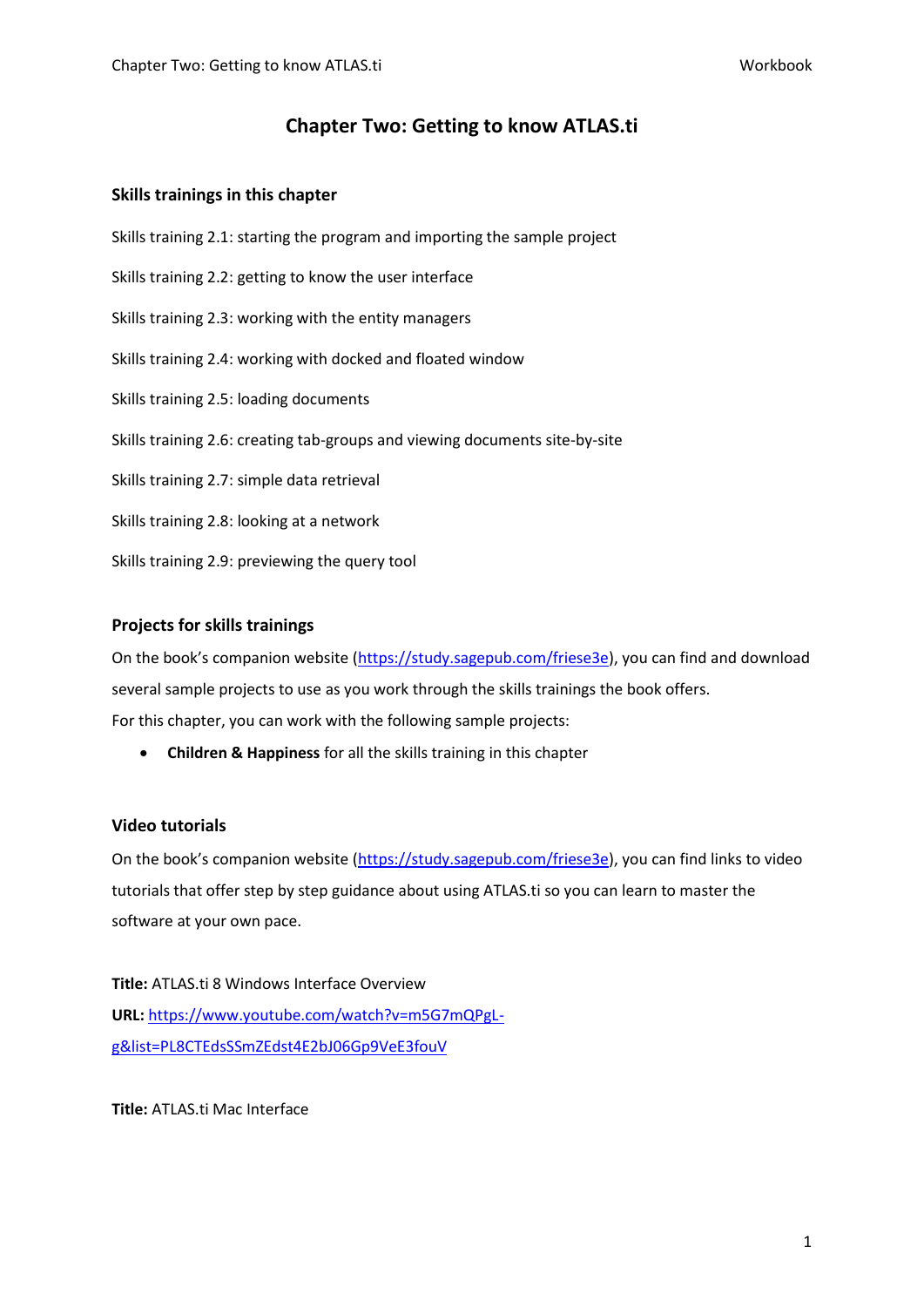**URL:** 

[https://www.youtube.com/watch?v=n8mzvh7\\_FnQ&index=5&list=PL8CTEdsSSmZHwn6Sc0pqjxzLDn](https://www.youtube.com/watch?v=n8mzvh7_FnQ&index=5&list=PL8CTEdsSSmZHwn6Sc0pqjxzLDn3hH0Izv) [3hH0Izv](https://www.youtube.com/watch?v=n8mzvh7_FnQ&index=5&list=PL8CTEdsSSmZHwn6Sc0pqjxzLDn3hH0Izv)